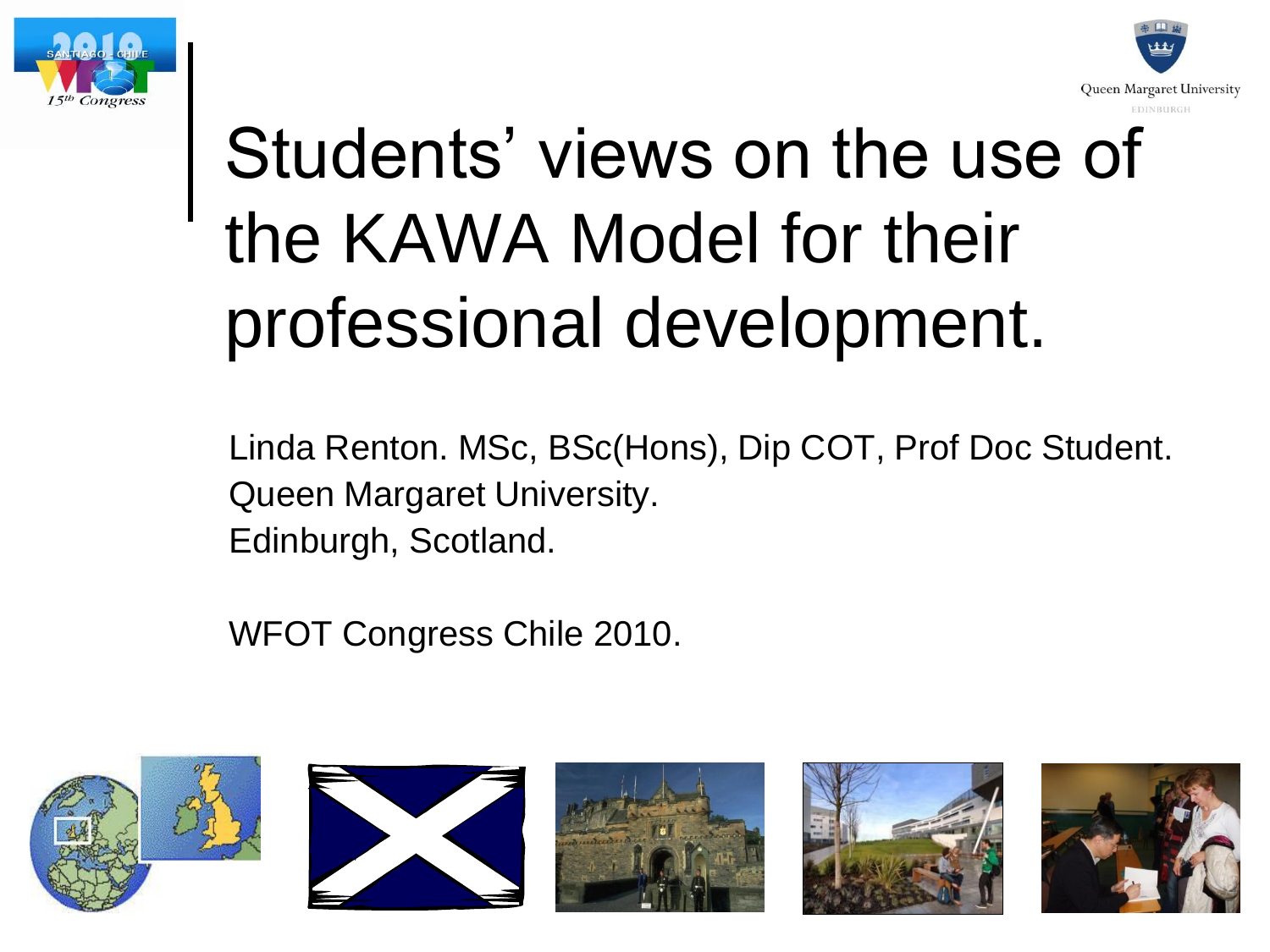## Structure and Concepts of the KAWA Model.

Water; life energy, well being.

Riversides bottom; environments

Rocks ; life circumstances & difficulties.

Driftwood; assets & liabilities.

Spaces; abilities, intervention

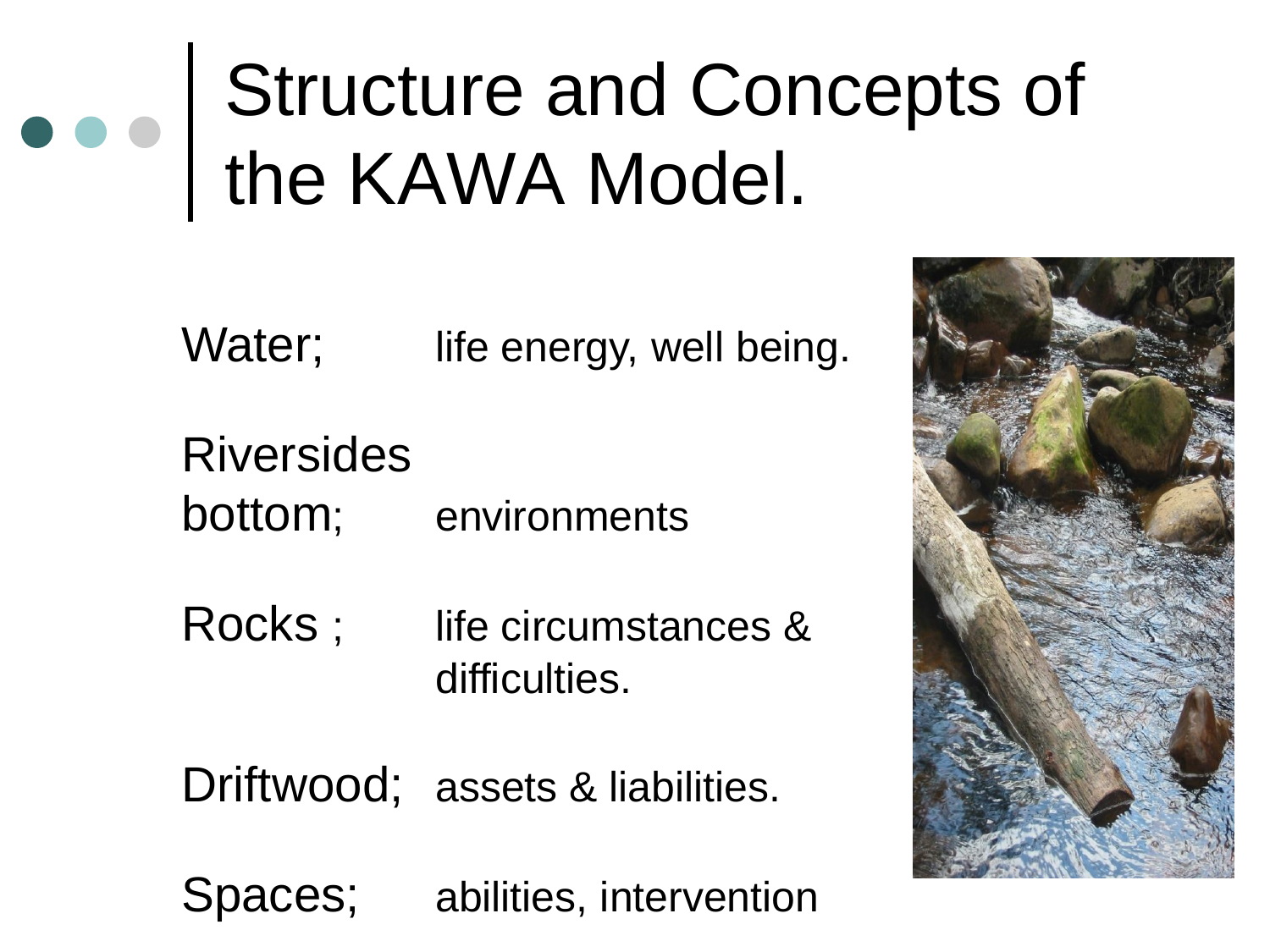# KAWA in Education at QMU

- BSc Hons 4 year programme.
- 1<sup>st</sup> year; students introduced to KAWA model.
- 2nd year: conceptualise client; group work.
- 3rd year: case study; conceptualise client, consider interventions (Ax and evaluation), and critique.
- 4<sup>th</sup> year; choice for dissertation and essay topics
- Cohort; about 60 students.
- Subjective opinion; KAWA Model promotes much discussion, often a polarised debate.

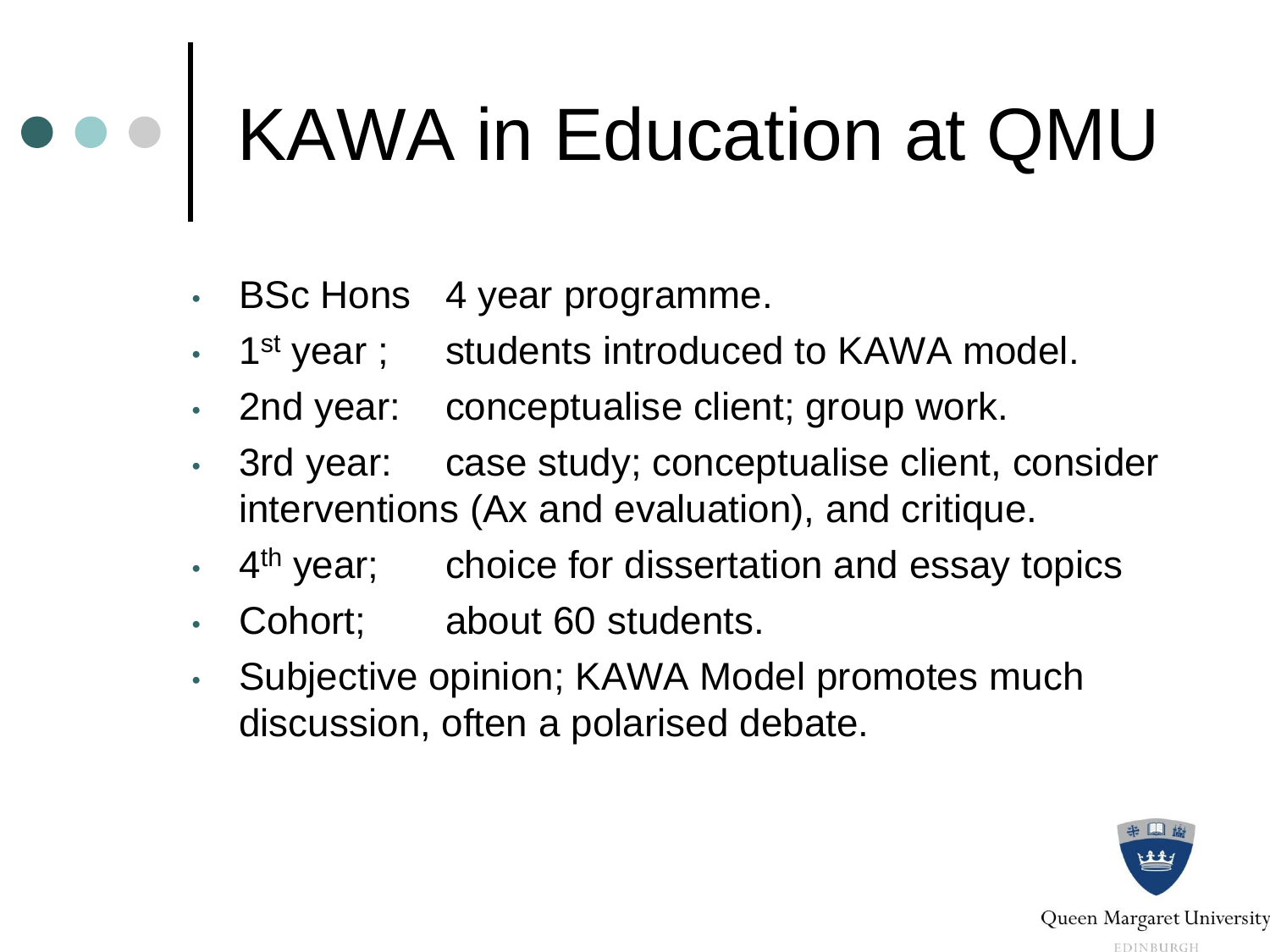### KAWA: potential use for students' own personal development.

Involved:

- Two cohorts of 3<sup>rd</sup> year students (2009, 2010)
- After 1hr session on KAWA; given personal time.
- Asked to indicate how might use KAWA River Model for own self development in relation to learning.

Comment on :

- What you could draw?
- What settings could you use it in.
- What purpose could you use it for?
- Who would you discuss it with?
- Draw own river re. personal development.
- Comments.

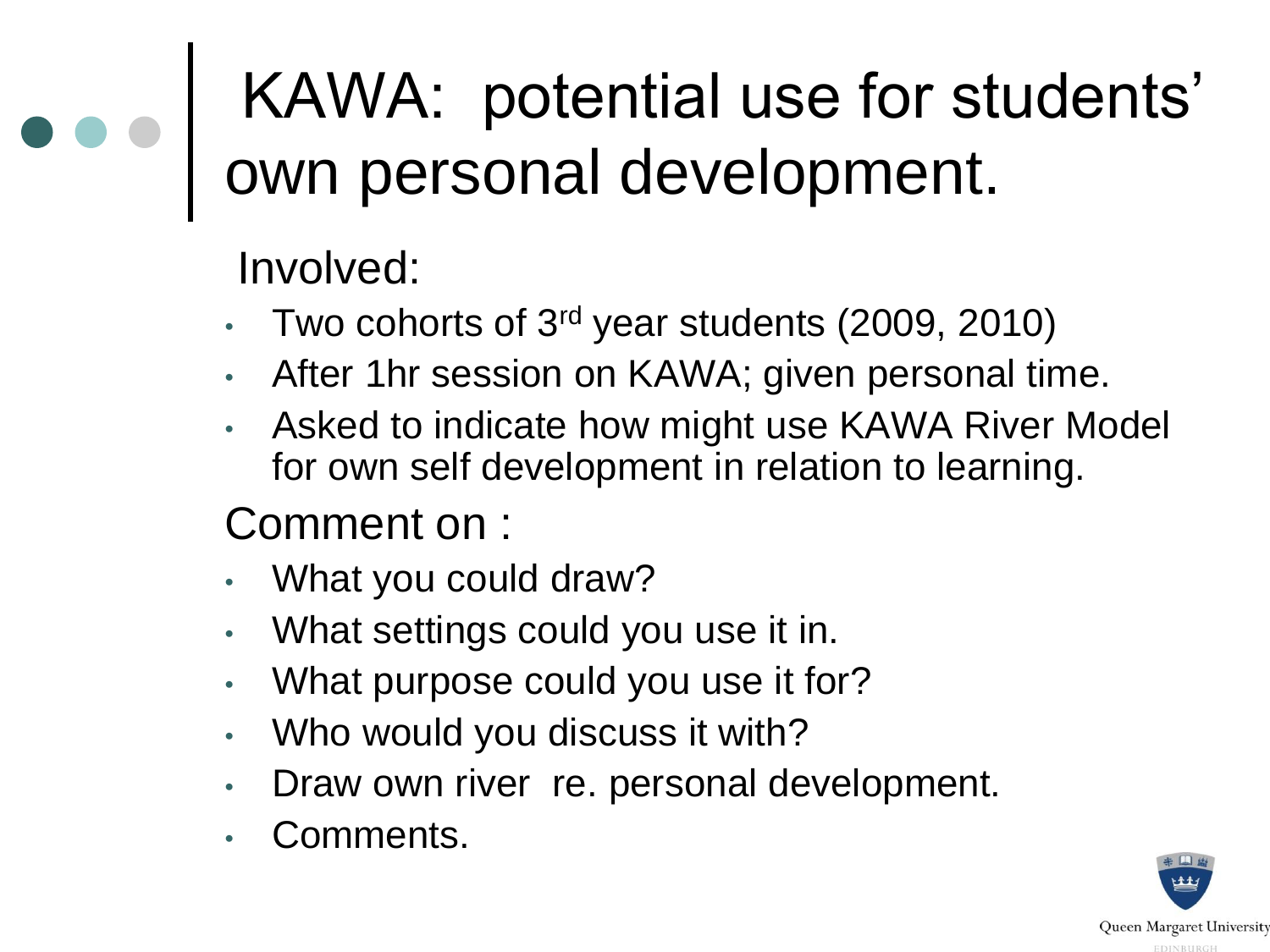# o o | Outcomes.

- 2009=25 students. 2010=31 students.
- Majority indicated KAWA **useful in** learning and personal development.
- Most suggested drawing **river section**,
- some preferred **longitudinal river** to show changes over time.

### Settings/Context for using KAWA

university, placement, practice, personal and professional, life in general, any area need to identify issues, personal portfolios, relationships, work.

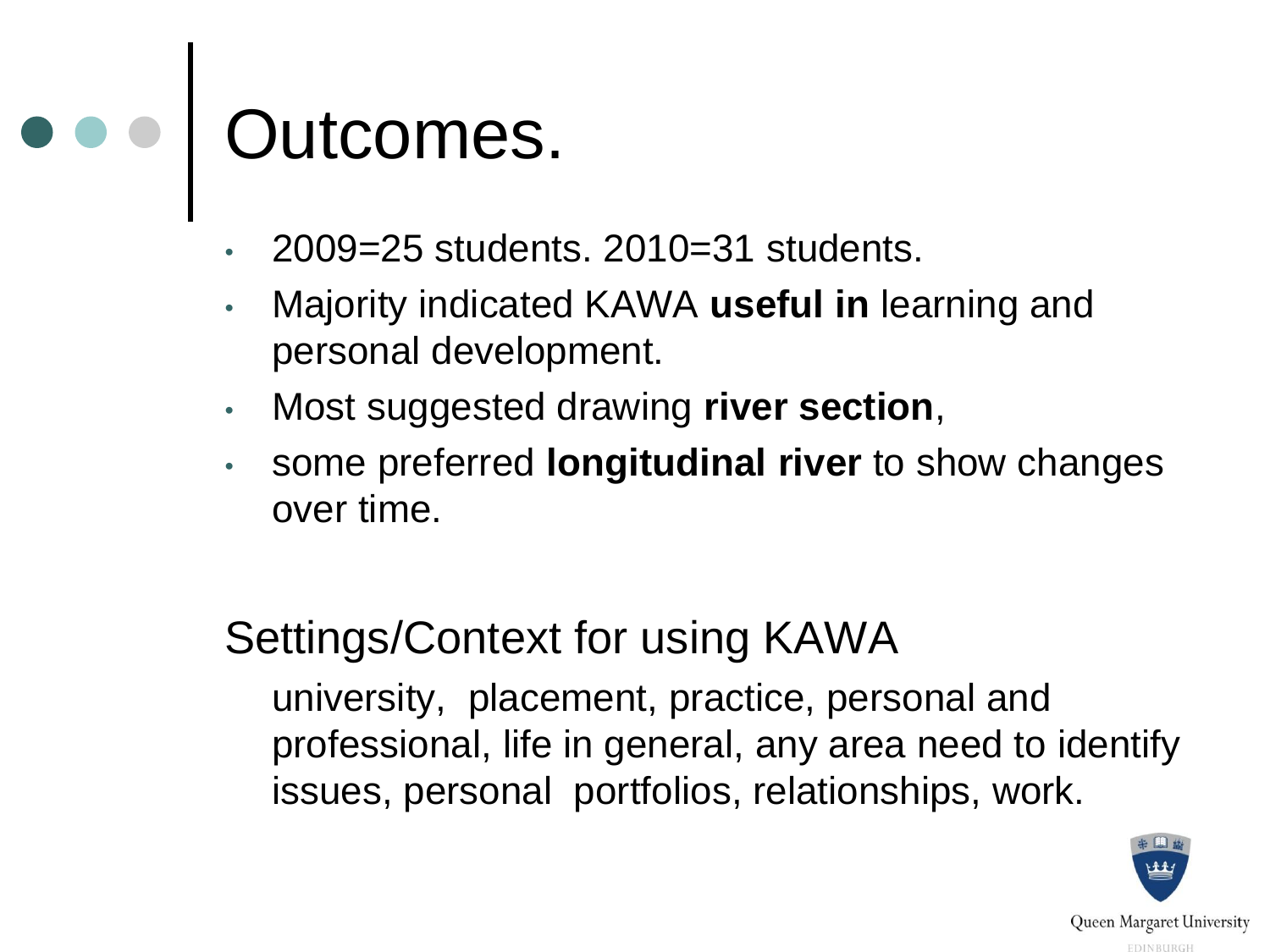## Purpose.

- general reflection,
- practice placement (before, after, during, final report, midway report), to show times of stress,
- To evaluate self, examine problems and positives in my life, look deeper at a situation, put things in perspective, see all the pieces of your puzzle, make order.
- To work out worries/problems, demonstrate learning/barriers/facilitators, show mood/feelings throughout study, academic tutor group meetings, identify personal goals re learning, reflect on critical incidents.
- Most: relevant for individual personal use,
- Few: Group work and Inter-professional Education.

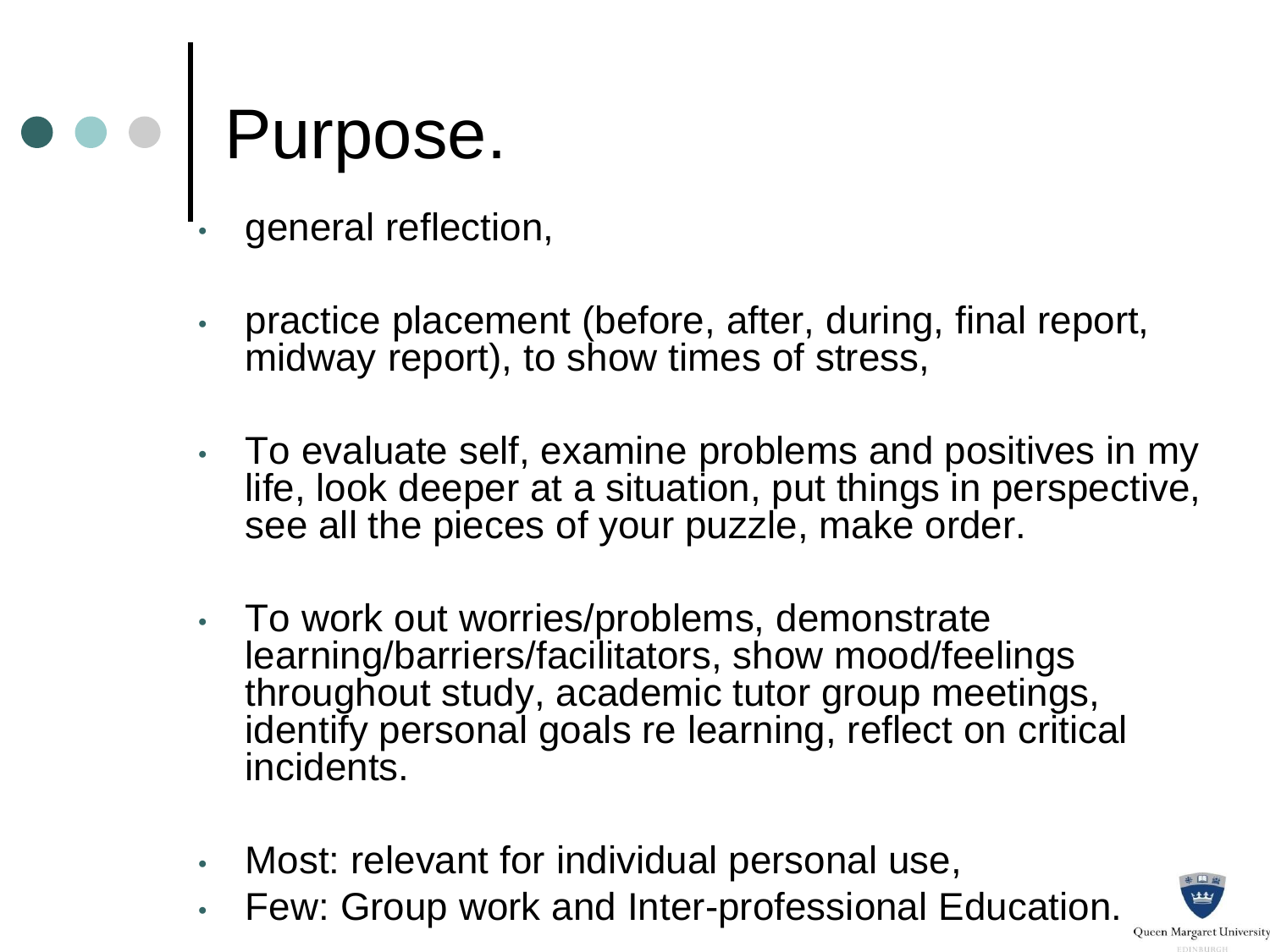## e e | General Comments

Positive:

- Offers longitudinal view, aids reflection.
- "Gets away from" Reflective Cycles not liked.
- Offers personal & group perspective.
- Expression through drawing.

Negative:

- Prefer mind maps and lists.
- Not a visual person
- Prefer a reflective model.
- Don't like symbolism.
- See as very negative.
- **"Cry Me a River"** (Fitzgerald, Streisand, Timberlake, Aerosmith,)

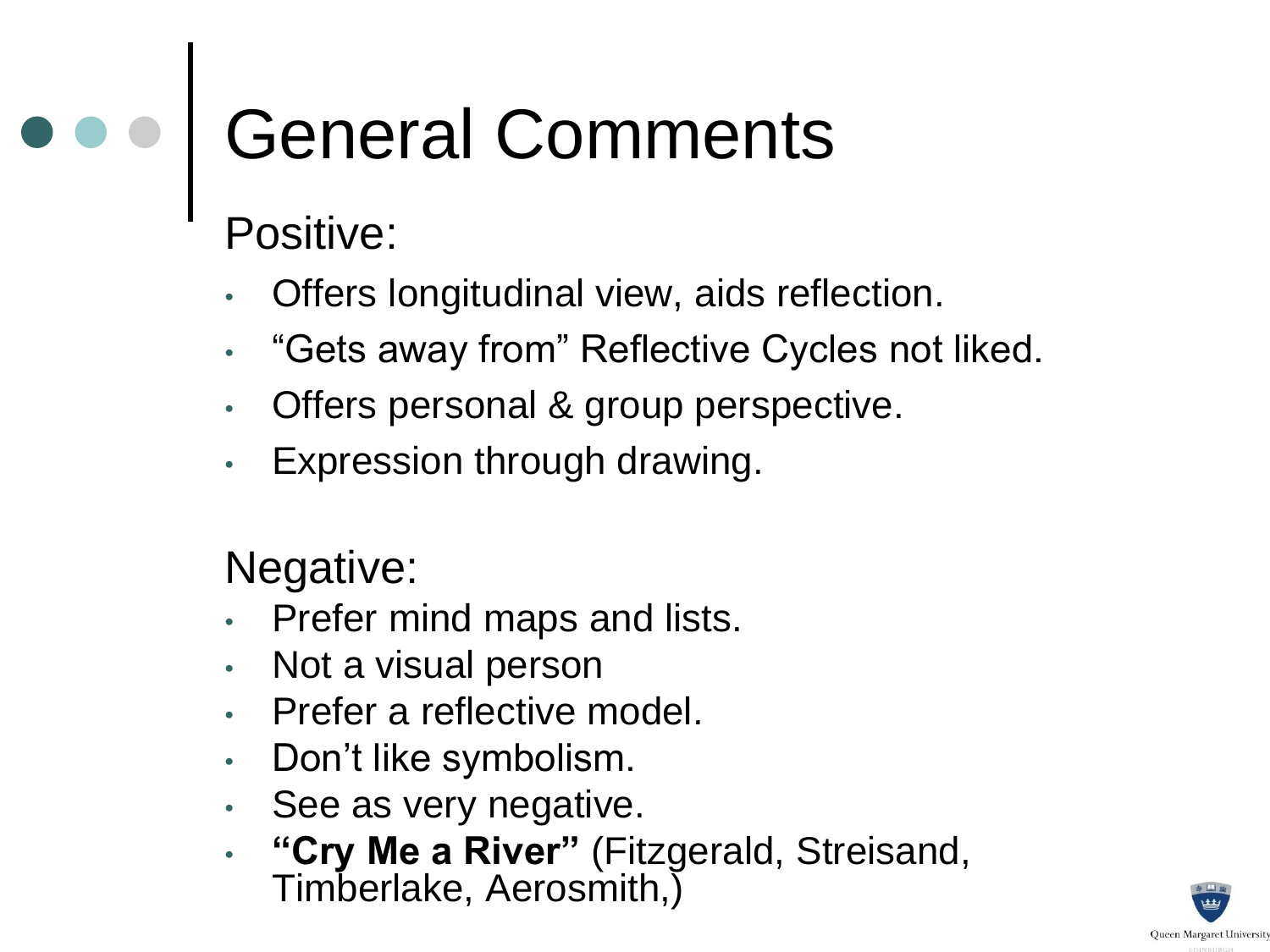#### Longitudinal river. Starts with past influences, Family, friends and school, Beginning Uni. Moving from rural to urban setting. Three years of study. Practice Placements(PPP) Summer employment. Distractions depicted as "weeds". River tapers to end after 4<sup>th</sup> year, professional development at end.

#### River Section.

Riversides: Life, morals, values beliefs, friends, family. Driftwood: Work, relationships.

Rocks: Self directed study, money, work, assignments, research essay.



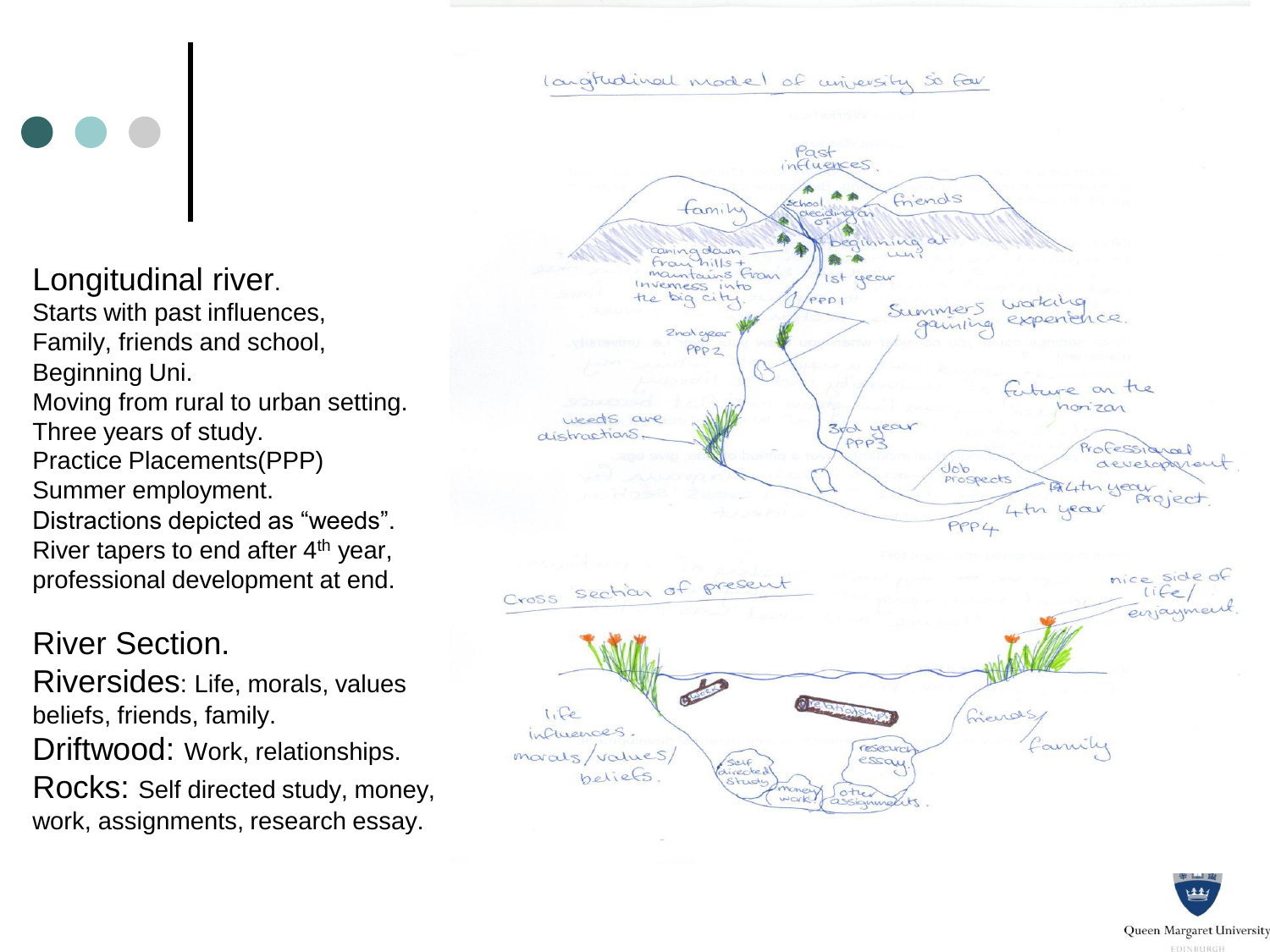### Placement Level 3

Rivers sections.

Placement 3rd Year:

Rocks: Personal, educator, anxiety, unfamiliar with setting, staying away from home.

Driftwood: enjoyment of PPP, weekends at home, structure, friends. Riversides: supportive team.

3<sup>rd</sup> Year at Uni.

Rocks: loss of purpose, stress re. assignments, time management. Driftwood: family, friends,

own home.

Riversides: friends support.



H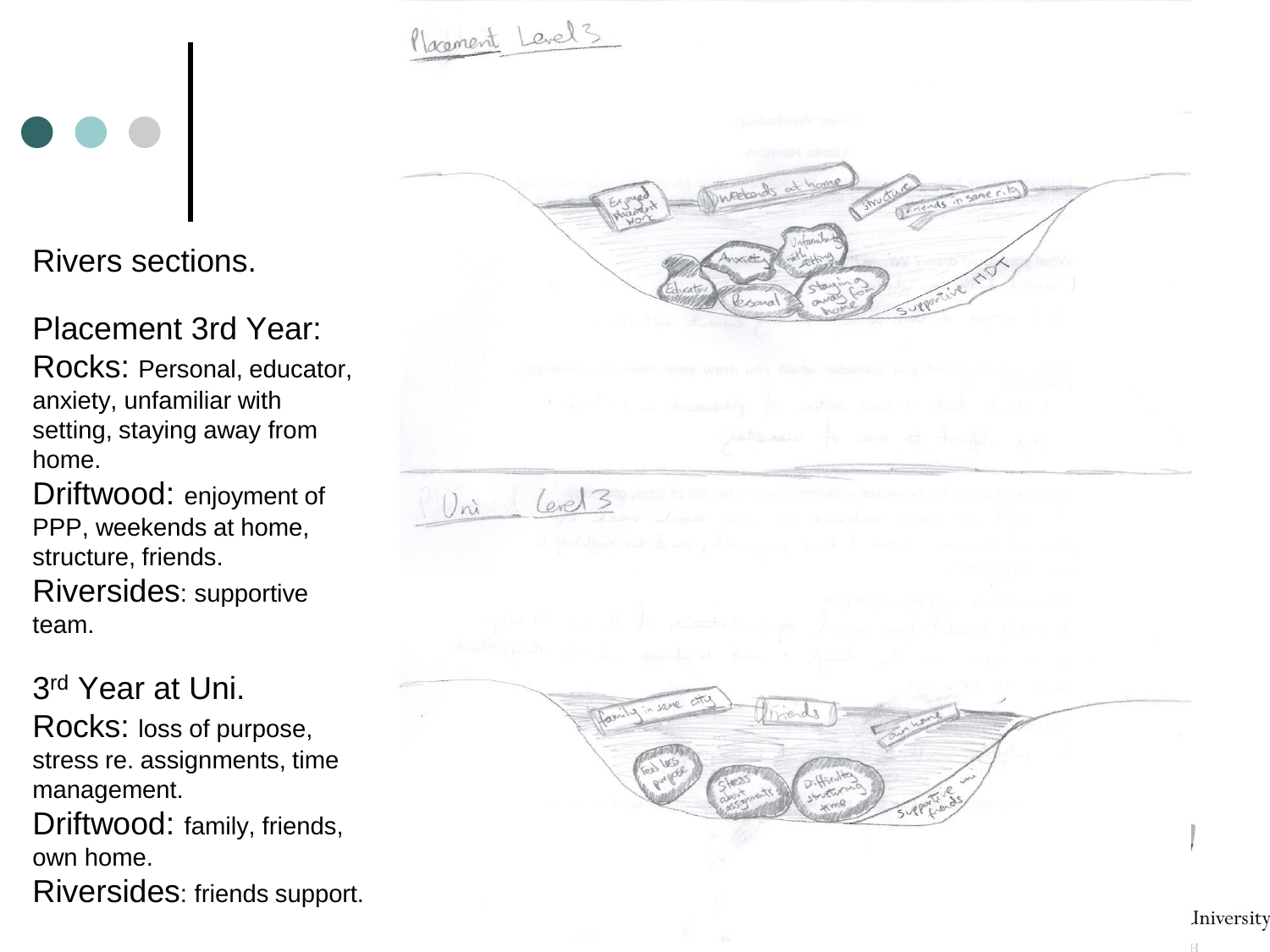

Longitudinal river showing student's time at university.

Rocks: essays, beginning placement, high expectations, less contact with staff, Web CT (Elearning).

Driftwood: leaving home, lack of support, being assessed on PPP, year out to have baby, poor prioritising, essays, being mum and student, expectations, fear of 4<sup>th</sup> year, prioritising life with study.

Spaces: meeting new people, experience on the job, placement, responsibility, relationships with students, good marks, responsibilities, realistic expectations from staff.